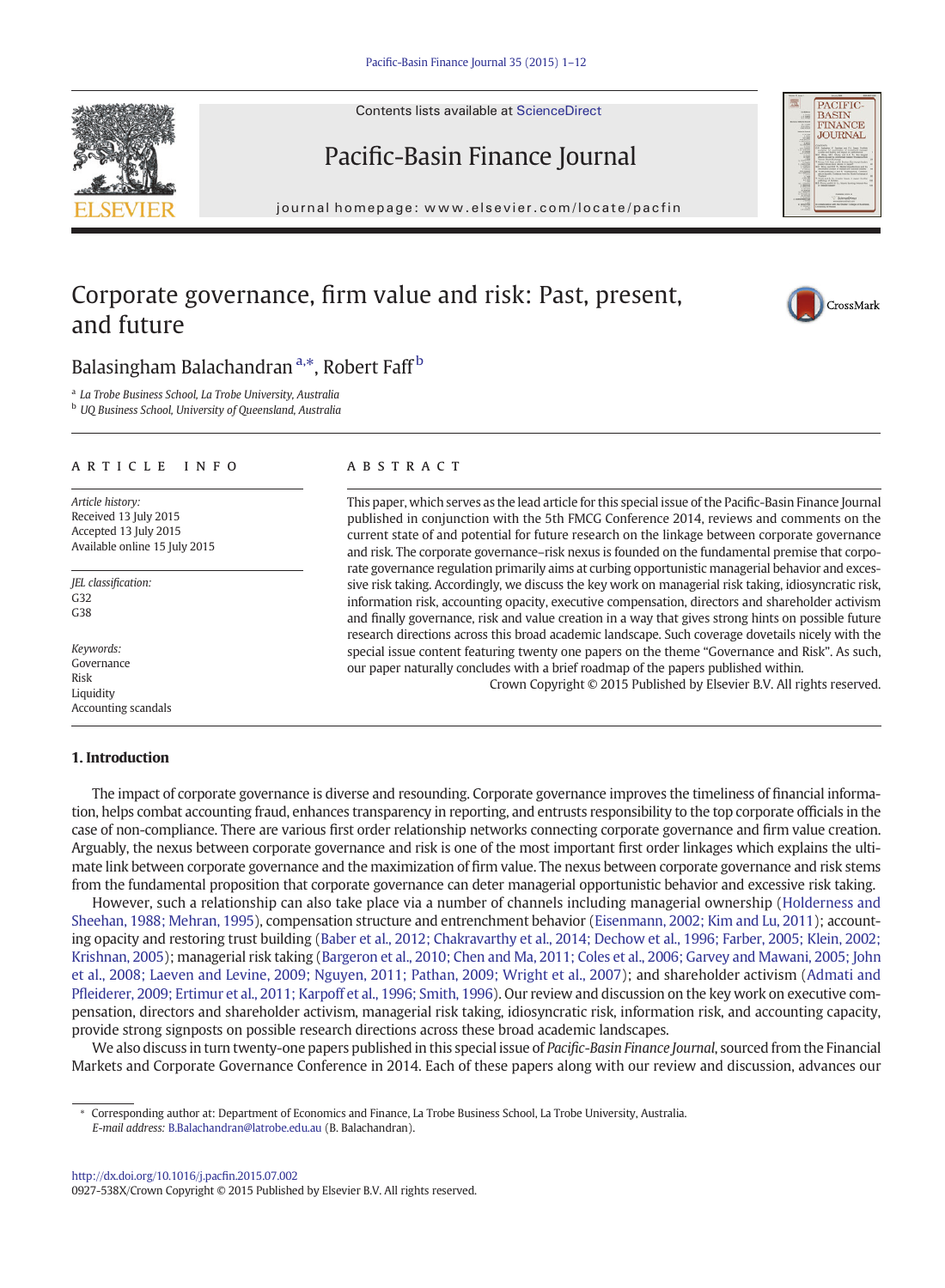understanding on the important research question of how governance mechanisms affect the firm's risk level vis-à-vis the value of the firm. Throughout the paper we keep the focus on linking a wide spectrum of issues relating to the broader corporate governance framework in pursuit of augmenting new research dimensions such as the proposition of a value maximizing disclosure equilibrium.

Our paper proceeds as follows.We begin in Section 2 by examining the impact of corporate governance and managerial risk taking. [Section 3](#page--1-0) presents the link between corporate governance, information risk, and liquidity. [Section 4](#page--1-0) discusses the role of corporate governance in reducing accounting scandals. [Section 5](#page--1-0) discusses the role of managerial ownership, compensation structure and entrenchment behavior in risk-taking by firms. We present the role of corporate governance in the context of risk-taking by financial firms in [Section 6.](#page--1-0) [Section 7](#page--1-0) presents the link between corporate governance and firm value. [Section 8](#page--1-0) outlines suggestions of a future research agenda. [Section 9](#page--1-0) concludes the paper by briefly outlining the contribution of the papers published in this special issue.

#### 2. Corporate governance and managerial risk taking

What are the economic implications of stronger governance achieved through higher investor protection, especially with regard to the potential impact of risk taking by firm managers? The literature in this area is divided. The argument for a positive investor protection-risk taking linkage is built on the fact that, other things being equal, managers always try to pursue their self-interest. [John et al. \(2008\)](#page--1-0) argue that the risk choices are affected not just by the insiders' or the managers' explicit ownership and compensation structures, but also by the private benefits that they can capture, including the corporate cash flows that they plan to divert to themselves. They suggest that investor protection dampens the magnitude and the importance of private benefits to insiders, resulting in less forgoing of positive net present value risky projects. [Shleifer and Wolfenzon \(2002\)](#page--1-0) develop a model and demonstrate that firms are larger, more valuable, and more plentiful, dividends are higher (and diversion of profits lower), ownership concentration is lower, and stock markets are more developed in countries with better protection of shareholders. [John et al. \(2008\)](#page--1-0) suggest that arguments can also be made for a negative relationship between investor protection and risk taking. For example, the reduction in dominant shareholders' presence may result in greater managerial discretion to implement conservative investment policies, and this can give rise to a negative relation between investor protection and risk-taking. However, using both a cross-country panel and a US-only sample, [John et al. \(2008\)](#page--1-0) examine the relationship between investor protection and the risk choices in corporate investment and show that corporate risk-taking and firm growth rates are positively related to the quality of investor protection.

[Bargeron et al. \(2010\)](#page--1-0) examine whether risk-taking by publicly traded US companies declined significantly after adoption of the Sarbanes–Oxley Act in 2002 (SOX). The study finds that after SOX there is a significant reduction in investment, as measured by capital expenditure, by US firms as opposed to their non-US counterparts. Moreover, US firms have increased their cash holdings, representing a non-operating and low risk investment. Furthermore, US firms equity risk has also declined compared to non-US firms. [Bargeron et al. \(2010\)](#page--1-0) suggest that the magnitude of the risk decline is related to several firm characteristics, including pre-SOX board structure, firm size, and R&D expenditure. They further document a decline in investment which is greater for larger firms, firms with more R&D expenditures, and firms with less independent boards in the pre-SOX period. They argue that the key driver is the costs of complying with SOX. Their evidence is consistent with the proposition that SOX discourages risk-taking by US public companies.

[Dey \(2010\)](#page--1-0) in a commentary on the work of [Bargeron et al. \(2010\)](#page--1-0) argues, however, that the effect of SOX in reducing risk taking by managers might not hold if one considers that having independent directors does not necessarily increase the cost of acquiring information on risky projects. This is because the primary goal of SOX is to improve corporate transparency by providing more timely and reliable information. Therefore, it can reduce the cost of information acquisition by independent directors. Moreover, research suggests that the effectiveness of outside directors depends on the information environment, and when outside directors can acquire information at relatively low cost, they can be effective ([Adams and Ferreira, 2007; Raheja, 2005\)](#page--1-0). Moreover, [Dey \(2010\)](#page--1-0) argues that one of the implications of better policing by independent directors is taking on fewer negative NPV projects. This does not necessarily equate to less risk-taking. Furthermore, one of the primary goals of SOX is to prevent fraud by executives undertaking a host of mechanisms. Post SOX with greater accountability in place, independent directors are less likely to scuttle risky projects.

[Cohen and Dey \(2013\)](#page--1-0) extend the work of [Bargeron et al. \(2010\)](#page--1-0) to examine the mechanism(s) through which SOX affects corporate investment strategies, CEO incentives, and risk-taking behavior. In general, Section 302 of SOX requiring CEOs and CFOs to certify financial statement information coupled with other provisions increase the legal and political exposure for directors. Therefore, the obvious manifestation of such regulation is an overall decline in corporate risk-taking behavior ([Bargeron et al., 2010](#page--1-0)). Further, increased litigation risk could also encourage boards to reduce the level of risk taken by their corporations and change the reward structure accordingly. [Cohen and Dey \(2013\)](#page--1-0) document that the passage of SOX was followed by a significant decline in performance- and incentive-based compensation awarded to CEOs, which were in turn associated with a decline in risky investments by corporations. They also find evidence that the changes in investments are related to lower operating performances of firms, suggesting that these changes were costly to investors. Their findings demonstrates how corporate governance regulation interacts with firms' and managers' incentives, and ultimately affects corporate operating and investment strategies.

[King and Wen \(2011\)](#page--1-0) examine the relation between the CEO ownership, overall corporate governance structure and managerial risk-taking behavior. Using a simultaneous equations framework, they show that strong (weak) bondholder governance is often combined with weak (strong) shareholder governance. Additionally, strong bondholder governance leads to more low-risk investments; while, weak shareholder governance encourages high R&D expenditures. They also show that risky (conservative) investment policy results from a weak (strong) overall corporate governance structure. However, a governance structure either with strong (weak) bondholder but weak (strong) shareholder governance suggests mixed implications for risk-taking behavior. [Kim and Lu \(2011\)](#page--1-0) study the relation between specific governance mechanisms such as CEO ownership in affecting firm value and risk taking. Generally,